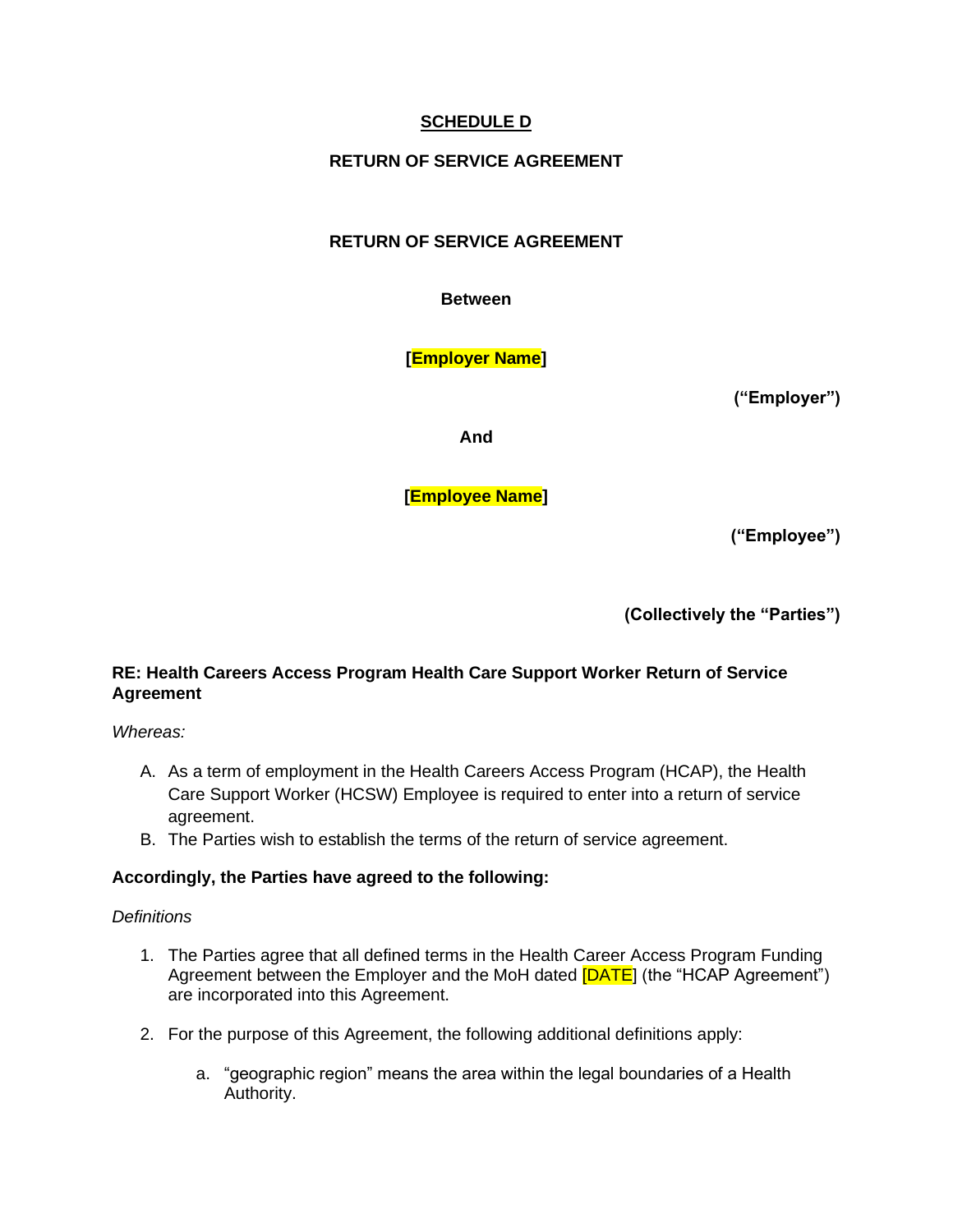b. "worksite" means any single facility defined by the site granted Ministry of Healthapproved HCSW allocation.

### *Consideration*

3. The Employee agrees that they have received good and valuable consideration in the form of a paid education opportunity through HCAP, which serves as consideration for the promises contained in this Agreement.

#### *Obligation to Work as a Care Aide*

- 4. Upon completion of the Program, the Employee will apply on and accept any regular care aide vacancies available with the Employer at the worksite where they completed the Program (the "Primary Worksite"). If the Employee is unable to accept the only available regular care aide position or positions at the Primary Worksite due to bona fide interference with a protected ground under the *Human Rights Code*, RSBC 1996, c 210, then the Employer will place the Employee on the casual list at the Primary Worksite.
- 5. If there are no regular positions available at the Primary Worksite, the Employee will elect to either:
	- a. be placed on the Employer's casual list at the Primary Worksite; or
	- b. apply for and accept any regular care aide position with the Employer at another worksite operated by the Employer.
- 6. If there are no regular care aide positions available with the Employer at any of its worksites within the same community as the Primary Worksite, the Employee may choose to obtain employment with any employer in a regular or casual capacity as a care aide at any worksite within the same geographic region as the Primary Worksite.

#### *Return of Service Period*

- 7. Upon becoming employed in accordance with paragraphs 4-6 above, the Employee must complete twelve (12) months of employment as a care aide (the "ROS Period"). During the ROS Period, the Employee must continue to work at the same worksite but may post into other care aide positions that become available at the same worksite.
- 8. If the Employee fails to accept any employment as a care aide in accordance with paragraphs 4-6, or voluntarily leaves their employment with the Employer during the ROS Period, the Employee will pay the Employer the cost of the Program ("HCAP Costs") proportional to the percentage of the ROS Period that has not been completed. HCAP Costs include:
	- a. All stipends paid to the Employee during the Education Components; and
	- b. All other education costs (stipend, tuition, fees, costs of necessary books) as outlined in the HCSW Agreement.
- 9. If the Employee begins their ROS Period at a new worksite in accordance with paragraphs 5 or 6 above, and the Employee voluntarily leaves their employment as a care aide during the ROS Period, the Employee will pay the Employer the HCAP Costs proportional to the percentage of the ROS Period that has not been completed.